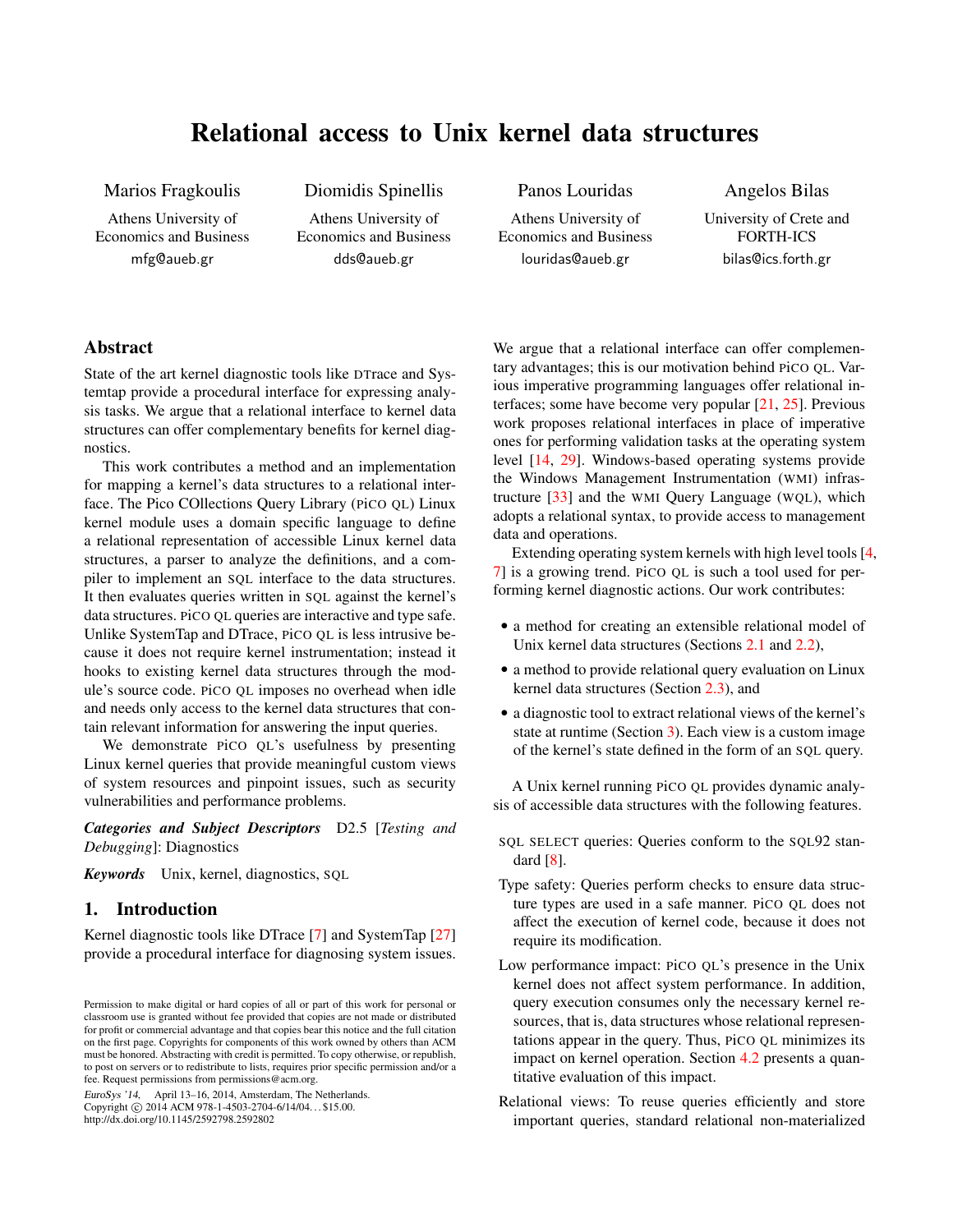views can be defined in the PiCO QL Domain Specific Language (DSL).

Unix kernel data structures include C structs, linked lists, arrays, and unions to name but a few  $[2, 6]$  $[2, 6]$  $[2, 6]$ . In the context of this paper, and unless otherwise noted, the term data structure refers in general to Unix kernel data structures. Although PiCO QL's implementation targets the Linux kernel, the relational interface is equally applicable to other versions of Unix featuring loadable kernel modules and the /proc file system.

We evaluate our tool by presenting SQL queries, which diagnose interesting effects in two domains that concern a system's operation, namely security and performance. We find that our tool can identify security vulnerabilities and performance problems with less effort than other approaches. We present several use cases to describe our tool's contribution to the kernel diagnostics tool stack.

## 2. A relational interface to the Unix kernel data structures

Our method for mapping the kernel's data structures to a relational interface addresses two challenges: first, how to provide a relational representation for the kernel's data structures; second, how to evaluate SQL queries to these data structures. The key points of the design that address these challenges include:

- rules for providing a relational representation of the kernel's data structures,
- a domain specific language (DSL) for specifying relational representations and required information about data structures, and
- the leveraging of SQLite's virtual table hooks to evaluate SQL queries.

#### <span id="page-1-0"></span>2.1 Relational representation of data structures

The problem of mapping a program's in-memory data structures to a relational representation, and vice versa, has been studied thoroughly in the literature [\[28\]](#page-13-6). We address this problem from a different angle: we provide a relational interface to data structures without storing them in a relational database management system; the issue at hand is not the transformation of data from procedural code data structures to relational structures, but the representation of the same data in different models. In other words, we do not transform the data model used for procedural programming; instead we want to provide a relational view on top of it. Issues that emerge in the Object-Relational mapping problem are not relevant to our work.

To provide a relational representation we must solve the representation mismatch between relations and procedural programming data structures. Relations consist of a set of columns that host scalar values, while data structures form graphs of arbitrary structure.

Our method defines three entities: data structures, data structure associations, and virtual relational tables. Specifically, it provides a relational representation of data structures and data structure associations in the form of virtual relational tables. Data structures can be unary instances or containers grouping multiple instances.

Our method is expressive; it can represent *has-a* associations, *many-to-many* associations, and object-oriented features like inheritance and polymorphism [\[10\]](#page-12-5). In this paper we exemplify the representation of *has-a* associations, since this is the widespread type of associations in the kernel.

#### <span id="page-1-2"></span>2.1.1 *Has-a* associations

*Has-a* associations are of two types: *has-one* and *has-many*. To represent data structures as first normal form relations, we normalize *has-a* associations between data structures, that is we define a separate relational representation for them. For instance Figure  $1(a)$  $1(a)$  shows a simplified kernel data structure model for the Linux kernel's files, processes, and virtual memory. Figure [1\(](#page-2-0)b) shows the respective virtual table schema. There, a process's associated virtual memory structure has been represented in an associated table. The same applies for a process's open files, a *has-many* association. Notably, this normalization process is only required for *has-many* associations. In the same schema, the associated *files struct* has been included within the process's representation. In addition, the structure *fdtable* has been included in its associated *files struct* and it is also part of the process representation; each member of *fdtable* and *files struct* occupies a column in Process VT. By allowing to represent a *has-one* association as a separate table or inside the containing instance's table, the relational representation flexibly expands or folds to meet representation objectives.

Combining virtual tables in queries is achieved through join operations. In table Process\_VT foreign key column *fs fd file id* identifies the set of files that a process retains open. A process's open file information can be retrieved by specifying in a query a join to the file table (EFile\_VT). By specifying a join to the file table, an instantiation happens. The instantiation of the file table is process specific; it contains the open files of a specific process only. For another process another instantiation would be created. Thus, multiple potential instances of *EFile VT* exist implicitly, as Figure  $1(b)$  $1(b)$  shows.

#### <span id="page-1-1"></span>2.2 Domain Specific Language design

Our method's DSL includes *struct view* definitions that describe a virtual table's columns, *virtual table* definitions that link a *struct view* definition to a data structure type, *lock directive* definitions to leverage existing locking facilities when querying data structures, and standard *relational view* definitions to provide easy query reuse.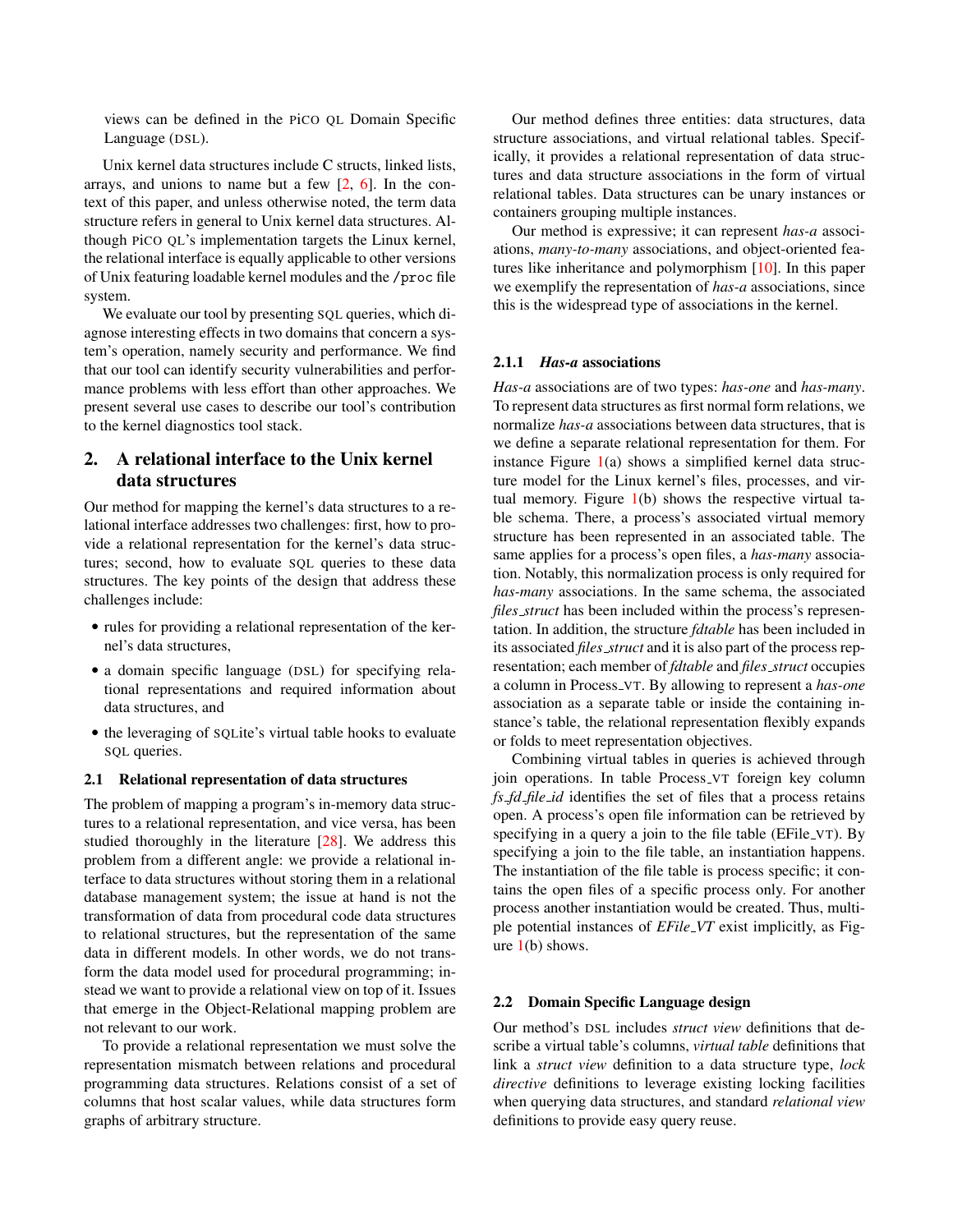

<span id="page-2-0"></span>Figure 1. *Has-one* and *has-many* associations between data structures are normalized or denormalized in the virtual relational schema.

<span id="page-2-1"></span>Listing 1. Struct view definition includes the mapping of *has-a* relationships (Figure [1\)](#page-2-0) in the virtual table schema. CREATE STRUCT VIEW Process SV ( name TEXT FROM comm, state INT FROM state, FOREIGN KEY(fs fd file id) FROM files fdtable ( tuple iter −>files) REFERENCES EFile VT POINTER, fs next fd INT FROM files−>next fd, fs fd max fds INT FROM files fdtable ( tuple iter −>files)−>max fds, fs fd open fds BIGINT FROM files fdtable ( tuple iter −>files)−>open fds, FOREIGN KEY(vm\_id) FROM mm REFERENCES EVirtualMem\_VT POINTER)

## 2.2.1 Struct view definition

Struct view definitions (Listings [1,](#page-2-1) [2,](#page-2-2) and [3\)](#page-3-0) describe the columns of a virtual table. They resemble relational table definitions. Struct view definitions include the struct view's name and its attributes, where the attribute information includes the name, data type, and access path, that is, how the column value will be retrieved from the data structure.

The foreign key column definition (Listing [1\)](#page-2-1) supports relationships between virtual tables, which in turn represent a *has-a* association between the underlying data structures. A foreign key specification resembles its relational counter-

<span id="page-2-2"></span>

| <b>Listing 2.</b> Struct view definition includes the mapping of     |  |
|----------------------------------------------------------------------|--|
| <i>has-a</i> inclusion (Figure $1(b)$ ) in the virtual table schema. |  |
| <b>CREATE STRUCT VIEW FilesStruct_SV (</b>                           |  |
| next_fd <b>INT FROM</b> next_fd.                                     |  |
| INCLUDES STRUCT VIEW Fdtable_SV FROM                                 |  |
| files_fdtable ( tuple_iter ))                                        |  |

part except that no matching column of the referenced table is specified. This is because the foreign key column matches against the *base* column of the referenced virtual table (see Section [2.3](#page-4-0) for the use of the *base* column).

The INCLUDES STRUCT VIEW directive allows including a relational representation into another. Section [2.1.1](#page-1-2) explains how structures *files struct* and *fdtable* have been represented inline in a process's relational representation (Process SV). Listing [1](#page-2-1) shows the respective DSL definition and Figure [1\(](#page-2-0)b) shows the respective virtual table schema. Instead of mapping structures' *fdtable* and *files struct* fields manually to Process\_SV columns, one can use the INCLUDES STRUCT VIEW directive to reuse struct view definitions. Listing [2](#page-2-2) shows how the relational representation of *fdtable* (Fdtable SV) defined elsewhere can be included to structure's *files\_struct* relational representation (FilesStruct\_SV). Mapping an associated *fdtable* to another data structure's relational representation besides *files struct*'s requires only a similar INCLUDES STRUCT VIEW directive to the one presented in Listing [2.](#page-2-2)

Listing [1](#page-2-1) demonstrates some important characteristics of the DSL. First, the special identifier POINTER is used to denote that the column maps to a pointer type. It is required to generate code that meets mapped data structures' types. Second, the extensive use of path expressions [\[11\]](#page-12-6) in access paths is a core aspect of the mapping method and of the query evaluation technique. Path expressions identify a data structure by specifying how to navigate to it in a graph of data structures. Third, accessing kernel information in a safe manner often requires additional constructs, such as calling kernel functions and macros. For instance, the file descriptor table should be accessed through kernel function files fdtable() in order to secure the *files struct* pointer dereference. The DSL accepts calls to kernel functions and macros and defines a reserved keyword, *tuple iter* to allow references to a virtual table's tuple iterator. *tuple iter* provides a uniform interface to each of a virtual table's tuples regardless of the virtual table's tuple set size. For instance, since a process has one *files struct*, the *files struct* virtual table has tuple set size of one and *tuple iter* refers to this one tuple (Listing [2\)](#page-2-2).

From our experience in querying data structures, it is also very useful to be able to write a block of code relevant to an access path in order to hold and release locks or define conditions. For this purpose, a DSL file starts with boilerplate C code. This comprises include directives, macro definitions and function definitions. Functions and macros can then be called from an access path context as shown in Listing [3.](#page-3-0)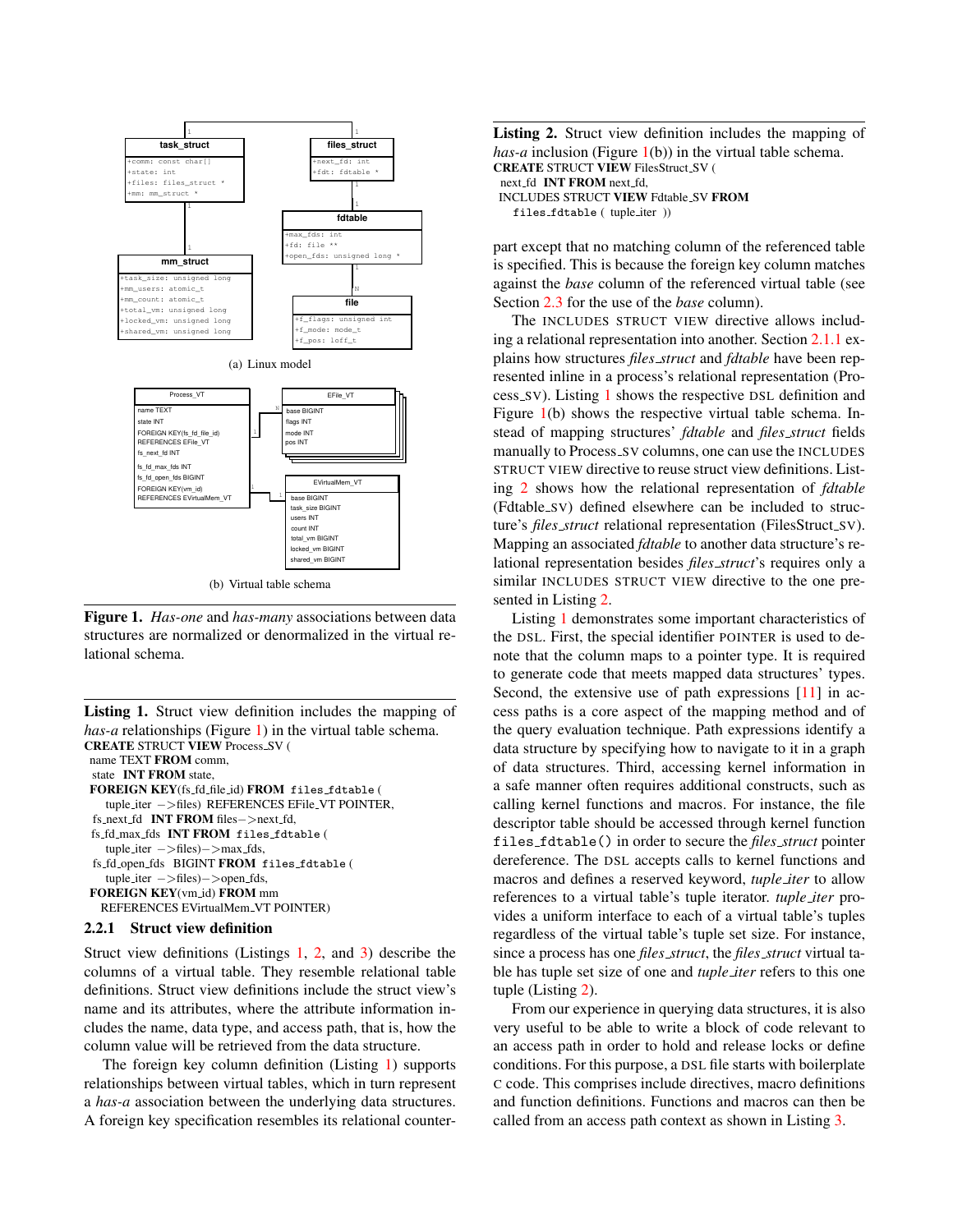<span id="page-3-0"></span>Listing 3. Struct view definition can contain calls to custom functions in column access paths. long check kvm(struct file ∗f) {

```
if ((! strcmp( f−>f path.dentry−>d name.name,
                "kvm−vm")) &&
      (f->f_0 owner.uid == 0) &&
      (f->f_{\text{-}}owner.euid == 0))return (long) f−>private data;
  return 0;
}
$
 ...
```
CREATE STRUCT VIEW File SV ( ...

FOREIGN KEY(kvm id) FROM check kvm(tuple iter) REFERENCES EKVM\_VT POINTER) )

<span id="page-3-1"></span>Listing 4. Virtual table definition links to a *struct view* one. CREATE VIRTUAL TABLE Process VT USING STRUCT VIEW Process SV WITH REGISTERED C NAME processes WITH REGISTERED C TYPE struct task\_struct ∗ USING LOOP list for each entry rcu( tuple iter , &base−>tasks, tasks)

USING LOCK RCU

The defined function check kvm() accepts an open file and tests whether the file belongs to a Kernel-based Virtual Machine (KVM)  $[16]$  virtual machine (VM) instance. KVM is manageable through file descriptors and a set of *ioctl* calls that operate on open file handles. Through this interface authorized users can manipulate VM instances and allocated virtual CPUs. Behind the scenes, a data structure modelling an open file – the usual *struct file* – maps back to a data structure modelling a KVM VM or virtual CPU instance depending on the *ioctl* call. We leverage this mapping to hook to KVM related data structures. With check kvm() we ensure that the file is indeed an interface to a KVM VM or virtual CPU by checking the file's name and file ownership against the root user's account id.

## 2.2.2 Virtual table definition

Virtual table definitions (Listing [4\)](#page-3-1) link a data structure to its relational representation. They carry the virtual table's name and information about the kernel data structure it represents. Data structure information includes an identifier (C NAME) and a type (C TYPE); the identifier introduces a convention required for mapping a Linux kernel data structure to its virtual table representation, and the type must agree with the data structure's programming language type. The identifier is omitted if the data structure is nested in another data structure. A virtual table definition always links to a struct view definition through the USING STRUCT VIEW syntax.

An interface is required for traversing data structures like arrays and linked lists to execute queries. The US-ING LOOP directive serves this purpose. In our approach, a container/iterator-based uniform abstraction is utilized that wraps diverse types of data structures. Listing [4](#page-3-1) makes use <span id="page-3-2"></span>Listing 5. Virtual table definition includes a customized loop variant for traversing file array. # define EFile\_VT\_decl(X) struct file  $*X$ ; \ int bit  $= 0$ # define EFile\_VT\_begin(X, Y, Z)  $\setminus$  $(X) = (Y)[(Z)]$ # define EFile\_VT\_advance(X, Y, Z)  $\setminus$  $EFile_VT_b$  begin $(X, Y, Z)$ CREATE VIRTUAL TABLE EFile VT USING STRUCT VIEW File SV

```
WITH REGISTERED C TYPE struct fdtable:struct file∗
USING LOOP for (
        EFile VT begin( tuple iter , base−>fd,
                (bit = find\_first\_bit)(unsigned long ∗)base−>open fds,
                base−>max fds)));
        bit < base−>max fds;
        EFile VT advance( tuple iter , base−>fd,
                (bit = find_{next}\text{-bit})(unsigned long ∗)base−>open fds,
                base->max_f ds, bit + 1))))
```
<span id="page-3-4"></span>Listing 6. Lock/unlock directive definition includes lock- /unlock calls to a synchronization primitive's interface. CREATE LOCK RCU HOLD WITH rcu\_read\_lock() RELEASE WITH rcu\_read\_unlock()

of a Linux kernel built-in macro for traversing linked lists. If such a mechanism does not exist, user defined macros in the first part of a DSL description may customize the loop variant by means of iterator methods (declare, begin, end, advance) as is the case in Listing [5.](#page-3-2) The DSL parser will substitute references to base, which abstracts the data structure instantiation, with an appropriate variable instance.

To synchronize access with other execution paths, the US-ING LOCK directive selects a locking method from those defined in the DSL. Section [2.2.3](#page-3-3) details lock directive definitions.

## <span id="page-3-3"></span>2.2.3 Lock directive definition

In-place querying requires locking data structures to ensure synchronization for concurrent accesses. Since our method requires only read access to kernel data structures, it primarily relies on synchronization primitives optimized for read access, where these are utilized. For the Linux kernel, the DSL's lock/unlock directives can be seen in Listing [6.](#page-3-4)

## 2.2.4 Standard relational views

To support recurring queries and minimize time-to-query in these cases relational non-materialized views can be defined in the DSL using the standard CREATE VIEW notation, as exemplified in Listing [7.](#page-4-2) The particular view defines an alias for queries that hook to KVM virtual machine instances in the system. A similar view definition wraps the representation of virtual CPU instances.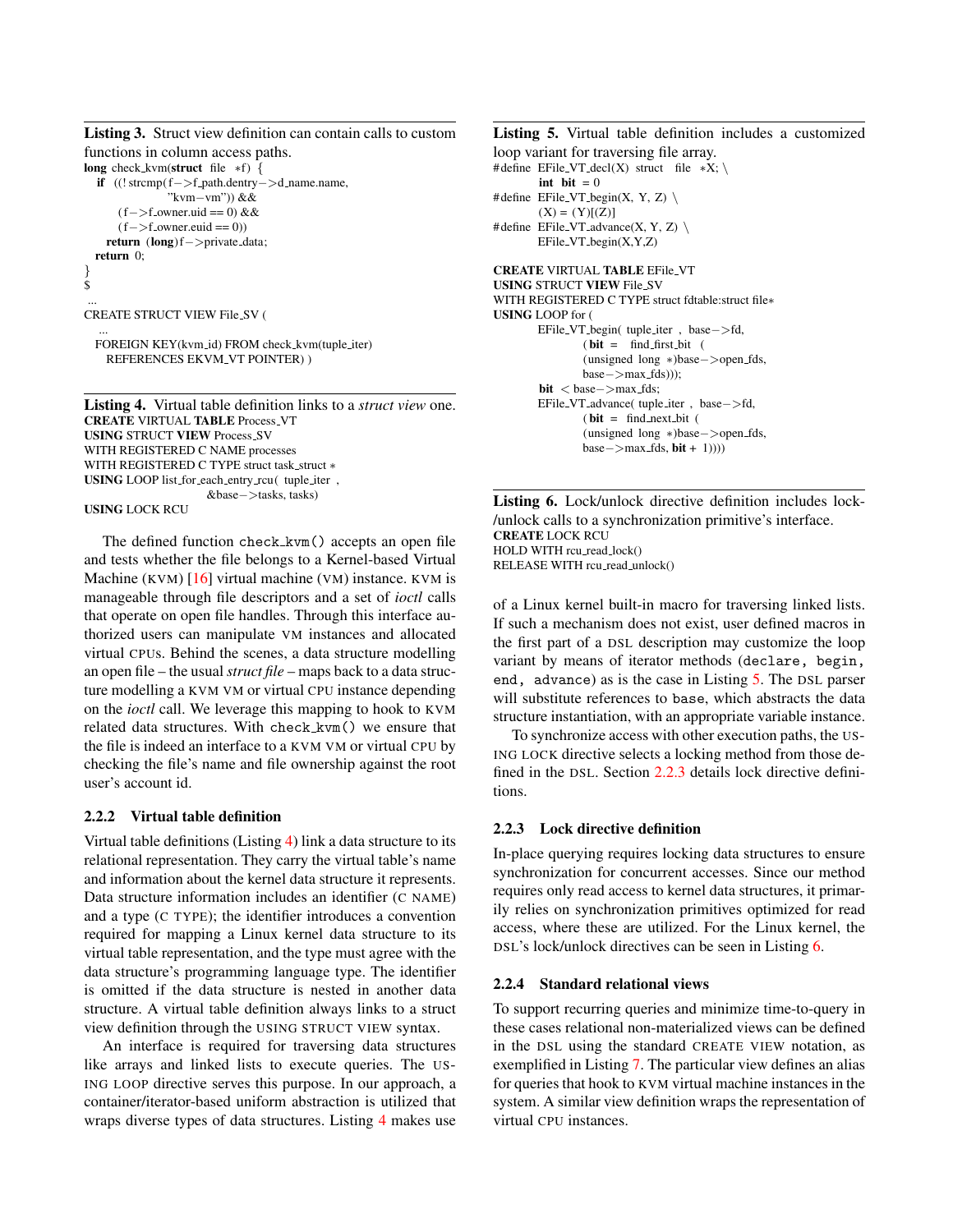<span id="page-4-2"></span>Listing 7. Relational view definition identifies KVM VM instances.

**CREATE VIEW KVM\_View AS** 

SELECT P.name AS kvm\_process\_name, users AS kvm\_users,

P.inode\_name AS kvm\_inode\_name, online\_vcpus AS kvm\_online\_vcpus, stats\_id AS kvm\_stats\_id, online\_vcpus\_id AS kvm\_online\_vcpus\_id, tlbs dirty AS kvm tlbs dirty , pit state id AS kvm pit state id FROM Process VT as P JOIN EFile\_VT as F ON F.base =  $P$ . fs\_fd\_file\_id JOIN EKVM\_VT AS KVM ON  $KVM.\text{base} = F.kvm_id;$ 

<span id="page-4-3"></span>Listing 8. Join query combines processes and associated virtual memory. SELECT ∗ FROM Process VT JOIN EVirtualMem\_VT ON EVirtualMem VT.base = Process VT.vm id;

#### <span id="page-4-0"></span>2.3 Query evaluation

In our method, the relational representation of a data structure comprises one or more virtual tables. Each virtual table in the representation enables access to some part of data structure using path expressions. For instance, Process VT represents some fields of *task struct*. Since *task struct*'s *hasa* association with *mm struct* has been modeled as a separate virtual table (EVirtualMem\_VT), the latter provides access to the associated *mm struct* fields. Field access is provided by path expressions according to the DSL specification.

Virtual tables may be combined in SQL queries by means of join operations (Listing [8\)](#page-4-3). Data structures may span arbitrary levels of nesting. Although the nested data structure may be represented as one or more virtual table(s) in the relational interface, access to it is available through a parent data structure only. The virtual table representing the nested data structure  $(VT_n)$  can only be used in SQL queries combined with the virtual table representing a parent data structure  $(VT<sub>p</sub>)$ . For instance, one cannot select a process' associated virtual memory representation without first selecting the process. If such a query is input, it terminates with an error.

To allow querying of  $VT_n$ s a join is required to instantiate the  $VT_n$ . The join uses the column of the  $VT_p$  that refers to the nested data structure (similar to a foreign key) and the VT*n*'s *base* column, which acts as an internal identifier. When a join operation references the  $VT_n$ 's *base* column it instantiates the  $VT_n$  by setting the foreign key column's value to the *base* column. This drives the new instantiation thereby performing the equivalent of a join operation: *for each value of the join attribute, that is the foreign key column, the operation finds the collection of tuples in each table participating in the join that contain that value*. In our case the join is essentially a precomputed one and, therefore, it has the cost of a pointer traversal. The base column acts as the activation interface of a  $VT_n$  and we guarantee type-safety by checking that the  $VT_n$ 's specification is appropriate for representing the nested data structure.

<span id="page-4-4"></span>Listing 9. Relational join query shows which processes have same files open. SELECT P1.name, F1.inode name, P2.name, F2.inode name FROM Process\_VT AS P1 JOIN EFile\_VT AS F1 ON F1.base = P1. fs\_fd\_file\_id, Process VT AS P2 JOIN EFile\_VT AS F2 ON F2.base =  $P2.$  fs\_fd\_file\_id WHERE P1.pid <> P2.pid  $AND F1.path_mount = F2.path_mount$ AND  $F1$ .path\_dentry =  $F2$ .path\_dentry AND F1.inode\_name NOT IN ('null',");

In addition to combining relational representations of associated data structures in an SQL query, joins may also be used to combine relational representations of unassociated data structures; this is implemented through a nested loop join [\[30,](#page-13-8) p. 542]. For example, consider a query to find out which processes have the same files open (Listing [9\)](#page-4-4).

## <span id="page-4-1"></span>3. PICO QL implementation specifics

PiCO QL has been implemented as a loadable kernel module (LKM) for Linux.

The cornerstone of the PiCO QL implementation is a metaprogramming technique devised:

- to create a relational representation of arbitrary data structures using a relational specification of these data structures and
- to generate C code for querying the data structures through their relational representation.

PiCO QL relies heavily on SQLite [\[1\]](#page-12-7), an embeddable SQL database, and leverages SQLite's virtual table module [\[32\]](#page-13-9) to support SQL queries to in-memory kernel data structures. We provide details on SQL support and describe briefly the integration of PiCO QL with Linux. Our kernel module uses the /proc file system for receiving queries and communicating query result sets. A high level interface that runs in user space is also available. Security is handled by implementing /proc callback functions that provide access control and synchronization is achieved by leveraging the kernel's locking utilities; we discuss consistency concerns in the context of our work. Finally, we present PiCO QL's maintainability in the course of the kernel's evolution.

#### 3.1 Generative programming

Our solution to the problem of representing any data structure as a virtual table is based on a user-driven relational specification and a meta-programming technique, generative programming. Specifically, a parser analyzes specifications written in the PiCO QL DSL and kernel data structure information. Then a compiler generates virtual table definitions and C callback functions for SQL queries. These functions implement constraint evaluation and value retrieval for each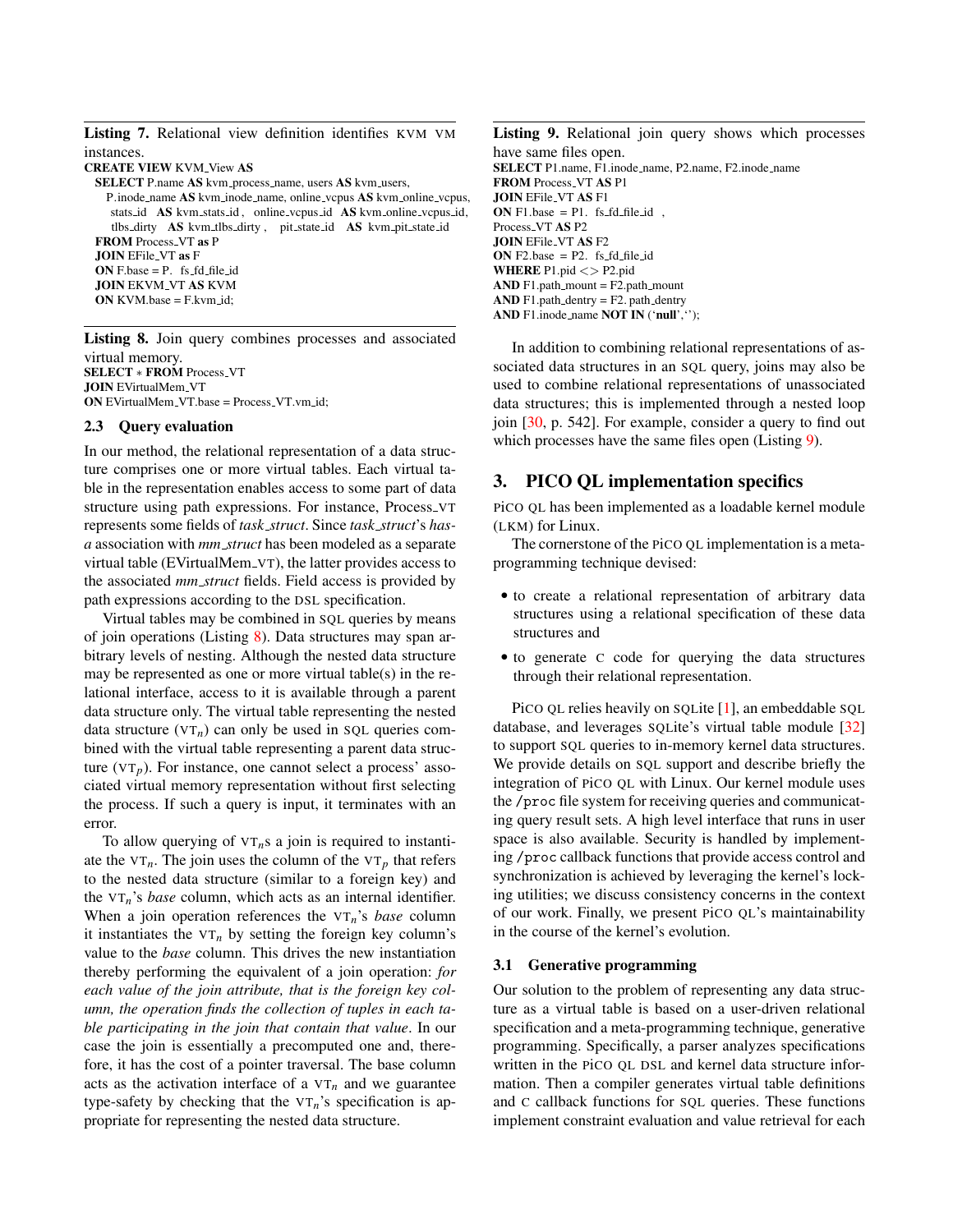of a virtual table's columns. The generative programming component of PiCO QL was implemented in Ruby.

#### 3.2 Virtual table implementation

The virtual table module of SQLite, which consists of a set of callback functions, allows querying of user-defined data sources. Once a module implementation is registered with SQLite, queries to virtual tables that belong to the module are resolved by calling the module's callback functions.

PiCO QL implements an SQLite virtual table module, that is those callback functions that specify a PiCO QL virtual table's behavior. These are: create, destroy, connect, disconnect, open, close, filter, column, plan, advance\_cursor, and eof. The SQLite query engine calls these functions when performing a query on a PiCO QL virtual table. Hence queries are resolved by executing the implemented callback functions, which operate on the kernel data structures.

In query processing, PiCO QL and SQLite share responsibilities. PiCO QL controls query planning and carries out constraint and data management for each virtual table. The hook in the query planner ensures that the constraint referencing the base column has the highest priority in the constraint set for the  $VT_n$  and, therefore, the instantiation will happen prior to evaluating any real constraints. This is important for ensuring integrity in query processing. SQLite performs high level query evaluation and optimization [\[1,](#page-12-7) p. 360]. For the most part, query efficiency mirrors SQLite's query processing algorithms enhanced by simply following pointers in memory in the case of path expressions and join operations that provide a new virtual table instantiation.

#### 3.3 SQL support and query optimization

PiCO QL supports all relational algebra operators as implemented by SQLite in [\[1\]](#page-12-7), that is, the SELECT part of SQL92 excluding right outer joins and full outer joins. Queries expressed using the latter, however, may be rewritten with supported operators [\[1,](#page-12-7) p. 76]. For a right outer join, rearranging the order of tables in the join produces a left outer join. A full outer join may be transformed using compound queries. The query engine is a standard relational query engine.

Concerning query optimizations, PiCO QL benefits from SQLite's query rewrite optimizations, e.g. subquery flattening. The SQLite query optimizer [\[31\]](#page-13-10) offers OR, BETWEEN, and LIKE optimizations in the WHERE clause, join optimizations, and order by optimizations associated with indices. However, these are not currently supported by PiCO QL because the PiCO QL index implementation is a future work plan. SQLite provides a virtual table API for indices and a command that scans all indices of a database where there might be a choice between two or more indices and gathers statistics on the appropriateness of those indices.

Providing relational views of data structures imposes one requirement to SQL queries.  $VT_p$ s have to be specified before  $VT_n$ s in the FROM clause. This stems from the implementation of SQLite's syntactic join evaluation and does not impose a limitation to query expressiveness.

## 3.4 Loadable module implementation for the Linux kernel

The process for implementing PiCO QL in the Linux kernel involved four steps. First we supplied a relational representation of the target data structures and data structure information through the PiCO QL DSL. Second, we executed the DSL parser to generate code based on the DSL description for querying the data structures. Third, we implemented the kernel module's initialization, permission, ioctl, open, input, output, close and exit routines in order to provide an interface to PiCO QL. The query library's involvement in this step is to register virtual tables representing kernel data structures and start the query library at the module's initialization routine. It then receives a query from the module's input buffer, places a result set into the module's output buffer and terminates the query library through the module's exit routine. Finally, we compiled PiCO QL LKM with the Linux kernel.

The main challenge in producing a loadable module was fitting SQLite to the Linux kernel. This included omitting floating point data types and operations, omitting support for threads, eliminating SQLite's file I/O activity, and substituting user-space library function calls with the corresponding ones available to kernel code.

Floating point support and thread support for SQLite can be controlled through compile flags. File I/O is unnecessary since PiCO QL stores nothing. SQLite's in-memory mode alleviates this complexity except for the journaling mechanism, which can be turned off with a pragma query following the establishment of a database connection. SQLite's flexible configuration removed significant roadblocks with minimal effort.

The C library facilities available within the Linux kernel are spartan. Some user space library function calls were matched through a macro definition to implemented kernel functions. This was the case for the memory allocation routines. A few other library function calls were substituted with dummy macro definitions and a couple were implemented in a straightforward manner by combining kernel functions.

#### 3.5 Query interfaces

A /proc file attached to the PiCO QL module is the main interface for inputting queries and collecting result sets. PiCO QL's /proc output is produced in a number of ways including the standard Unix header-less column format. In addition to the /proc file, an HTTP-based query interface was produced through SWILL [\[17\]](#page-13-11), a library that adds a web interface to C programs. Each web page served by SWILL is implemented by a C function. For a query interface three such functions are essential, one to input queries, one to output query results, and one to display errors.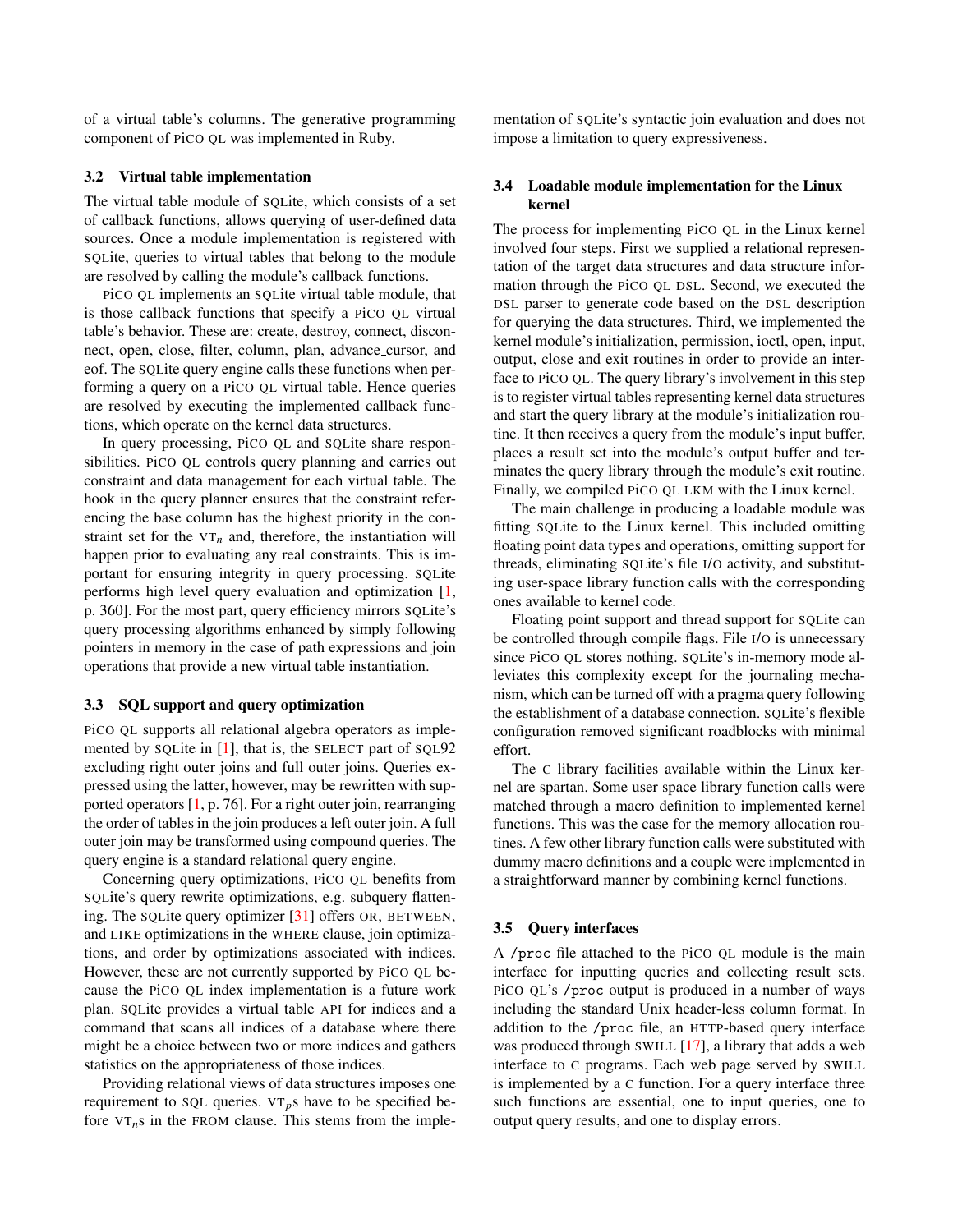## 3.6 Security

The kernel provides facilities for securing a module's use and access. First, loading and unloading a kernel module requires elevated privileges. Second, the /proc file system, PiCO QL's interface, provides an API for specifying file access permissions.

Our access control security policy covers interface access control and kernel access control, that is access from other kernel modules. The mechanism we provide to restrict access to the kernel is based on the ownership of the /proc file. This should be configured to belong to a user or group with elevated privileges, who will be allowed to execute PiCO QL queries. When creating the PiCO QL /proc entry with create proc entry() we specify the file's access permissions for granting access to the owner and the owner's group. Additionally, the /proc interface provides a number of callback functions for manipulating an entry's behavior. By implementing the .permission callback function we control inode operations to the /proc file by allowing access only to the owner and the owner's group. Kernel modules communicate with each other and with the kernel leveraging exported symbols, that is functions and variables. PiCO QL exports none, thus no other module can exploit PiCO QL's symbols.

#### 3.7 Synchronized access to kernel data structures

Ensuring synchronized access to kernel data structures is an important requirement for our work. For the purpose of our work we define consistency and describe how we treat synchronization in PiCO QL. Finally, we discuss requirements for safe use of PiCO QL, the impact of misusing our tool to the kernel, and the impact of a corrupted kernel to PiCO QL.

#### 3.7.1 Definition of consistency

A PiCO QL query extracts a view of a subset of the kernel's state as reflected by the data structures referenced in the query. Synchronized access to the referenced data structures is required to obtain this view and the view's quality depends on it.

Consistency requires that a kernel state view is extracted while the referenced data structures are in the same consistent state as if by acquiring exclusive read access to them atomically, for the whole query evaluation period. This definition involves two important characteristics. First, it refers to a part of the kernel's state that regards the state of particular data structures; not its global state. Second, it refers to consistency in the strong sense, that is, all data structures referenced in a query do not change state during query evaluation.

In many cases non-protected kernel data pose a limitation to the consistency we can achieve. The individual fields of many kernel data structures are not necessarily protected by a lock. In fact, this also holds for data structures protected through non-blocking synchronization such as Read-Copy-

Update [\[19\]](#page-13-12) (RCU). RCU guarantees that the protected pointers will be alive within a critical section, but the data they point to need not be consistent. The values of non-protected fields can change without notice.

Consider the list of processes as an example. The list is protected but not its individual elements. The *pid* of each process has the same value for its whole lifecycle, but this is not true for, say, its *virtual memory resident size*. The latter can indeed change in the course of a PiCO QL query so that SUM(RSS) provides a different result in two consecutive traversals of the process list while the list itself is locked.

#### 3.7.2 Synchronization in PiCO QL

The kernel features non-blocking and blocking synchronization disciplines; PiCO QL supports both.

*Non-blocking synchronization* Non-blocking synchronization that favours read accesses is useful to our work in terms of performance and usability, but does not provide any consistency guarantees. The Linux kernel implements RCU locking, which provides wait-free low overhead read access.

*Blocking synchronization* PiCO QL supports blocking synchronization, but combining the different protocols requires caution. It is the responsibility of the person defining the virtual table specification to map the kernel data structure specifics correctly. Specifically, the writer of a data structure specification is responsible for three things: a) to specify the proper locking scheme/protocol required by a kernel data structure, b) to ensure that the specified data structure's synchronization protocol is compatible with the synchronization protocols of the existing data structure specifications, and c) queries across related data structures entail a valid locking order. For queries across unrelated data structures protected through blocking synchronization, the ordering of the locking primitives is the responsibility of the query writer. This technique imitates how kernel code would access the data structures collectively. This is a generic solution, but it is not always easy to implement, since it requires verifying that it is safe to use a specific combination of data structures in a given query.

Lock acquisition in PiCO QL works in two respects: a) all locks for globally accessible data structures are acquired prior to query execution and released at the end, and b) locks regarding data structures nested to the first are acquired during the query at the time the virtual table is instantiated (recall sections [2.2.3](#page-3-3) and [2.3\)](#page-4-0) and released once the query's evaluation has progressed to the next instantiation. Currently we use locks to provide for correct operation and consistency.

The Linux kernel does not have a unique rule for acquiring locks in order. PiCO QL has a deterministic lock ordering rule: it acquires locks according to the syntactic position of virtual tables in a query. Notably, from our experience, the majority of join operations in queries concern nested data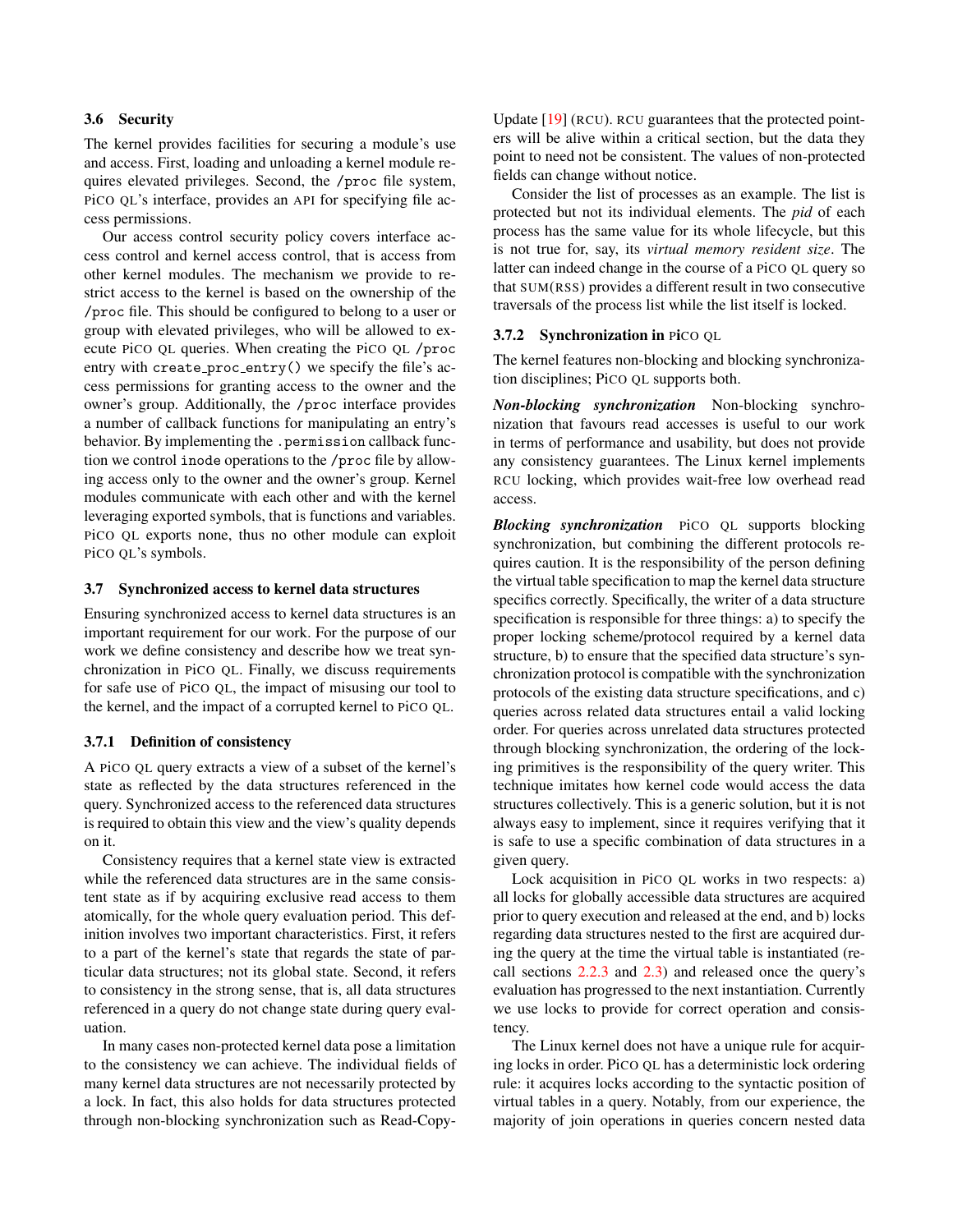<span id="page-7-1"></span>Listing 10. Blocking lock/unlock directive definition includes argument specifying the lock type. unsigned long flags ;

...

CREATE LOCK SPINLOCK−IRQ(x) HOLD WITH spin\_lock\_save(x, flags) RELEASE WITH spin\_unlock\_restore(x, flags)

CREATE VIRTUAL TABLE ESockRcvQueue VT USING STRUCT VIEW SkBuff SV WITH REGISTERED C TYPE struct sock:struct sk\_buff ∗ USING LOOP skb queue walk(&base−>sk receive queue, tuple iter ) USING LOCK SPINLOCK-IRQ(&base->sk\_receive\_queue.lock)

<span id="page-7-0"></span>Listing 11. Retrieve socket and socket buffer data for all open sockets.

SELECT name, inode\_name, socket\_state, socket type , drops, errors , errors soft , skbuff len FROM Process\_VT AS P JOIN EFile\_VT AS F ON F.base =  $P$ . fs\_fd\_file\_id JOIN ESocket VT AS SKT ON SKT.base = F.socket id JOIN ESock\_VT AS SK ON SK.base = SKT.sock id JOIN ESockRcvQueue VT Rcv ON Rcv.base=receive\_queue\_id;

structures; hence, in these cases syntactic means outer to inner and our traversal method corresponds to the appropriate locking order.

The illustrated query in Listing [11](#page-7-0) combines the list of processes in the system protected through RCU, the list of a process's open files protected through RCU, and the list of socket buffers, that is a socket's receive buffer queue, protected through a spin lock. The specification for the latter data structure can be seen in Listing [10](#page-7-1) where we reference a kernel function, which, apart from acquiring the spinlock, disables interrupts until unlock time and saves/restores the active interrupt flags to resume appropriately after a query. The flags variable can be defined at the boilerplate part of the DSL file.

Except for unprotected data, PiCO QL guarantees consistency for queries across unrelated data structures protected though blocking synchronization if the correct locking order is followed; queries across related ones do not provide consistency due to incremental lock acquisition.

Our implementation currently does not offer the same transaction isolation levels as a database system due to incremental lock acquisition and non-protected kernel data including data referenced by RCU-protected pointers. Notably, the treatment of synchronization in this work is implementation dependent up to an extent. It is possible to alter our implementation, or provide different configurations, so that all necessary locks for a given query are acquired in consecutive instructions prior to query evaluation and interrupts are disabled for the duration of the query.

<span id="page-7-3"></span>Listing 12. C-like macro condition configures the relational interface according to the underlying kernel version. #if KERNEL VERSION > 2.6.32

pinned\_vm BIGINT FROM pinned\_vm,

#endif

#### 3.7.3 When things can go wrong

The virtual tables we defined for accessing Linux kernel's data structures are correct, use the right synchronization protocols, and can be safely combined together in queries. However, inappropriate virtual table definitions and ordering of virtual tables in queries might result in a kernel crash.

Incorrect locking in virtual tables and kernel corruption can result in erroneous values in PiCO QL queries. To provide some protection against kernel bugs and incorrect locking, PiCO QL checks pointers with *virt addr valid()* kernel function before they are dereferenced to ensure they fall within some mapped range of page areas. Caught invalid pointers show up in the result set as INVALID<sub>-P</sub>. However, the kernel can still corrupt PiCO QL via e.g. mapped but incorrect pointers.

#### 3.8 Deployment and maintenance

PiCO QL, similar to any loadable kernel module that is not built into the kernel, requires recompilation and reloading with each freshly installed version of the Linux kernel. The process is simple:

```
1</sup> picoQL.ko
```
Maintenance action, if any, regards only PiCO QL's virtual relational schema, not its source code. A number of cases where the kernel violates the assumptions encoded in a struct view will be caught by the C compiler, e.g. data structure field renaming or removal. PiCO QL's debug mode, will point to the line of the DSL description where the field's representation was described.

Maintenance costs comprise adding C-like macro conditions in parts of the DSL data structure specifications that differ across kernel versions (Listing [12\)](#page-7-3). The macros reference the kernel's version where the data structure's definition differs. Then they are interpreted by the DSL compiler, which generates code according to the underlying kernel version and the kernel version tag it sees on the macro. Thus, the cost of evolving PiCO QL as the kernel changes over time is minimized.

# 4. Evaluation

The contribution of PiCO QL is a relational interface for simplifying the writing of kernel diagnostics tasks. PiCO QL's evaluation involves three axes of analysis, use cases, quantitative, and consistency. Use cases examine how PiCO QL can aid system diagnostics. Quantitative evaluation presents the

<span id="page-7-2"></span> $\frac{1}{1}$  insmod is the Linux kernel's facility for dynamic loading of kernel modules.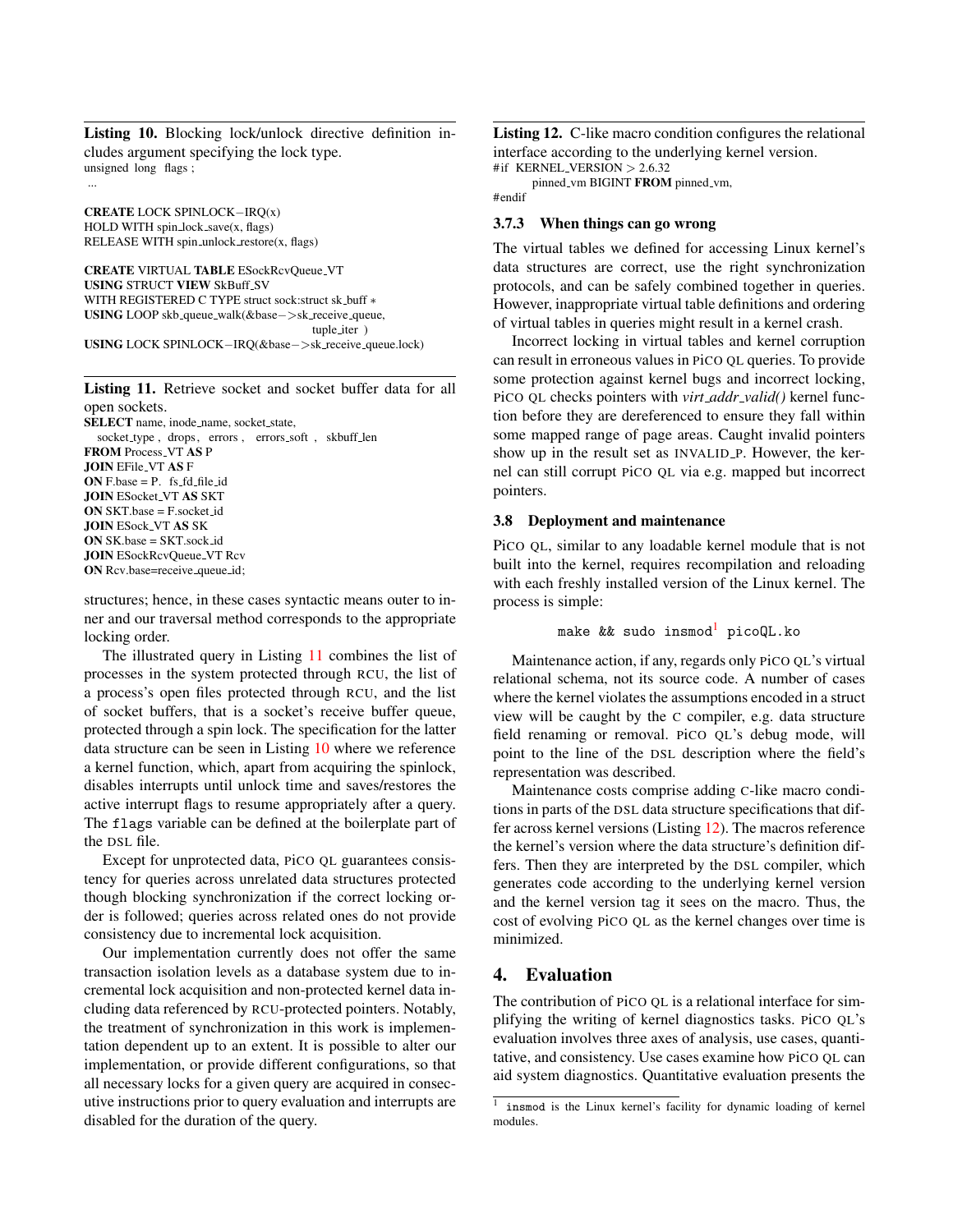<span id="page-8-0"></span>Listing 13. Identify normal users who execute processes with root privileges and do not belong to the admin or sudo groups.

SELECT PG.name, PG.cred\_uid, PG.ecred\_euid, PG.ecred egid , G.gid FROM ( SELECT name, cred\_uid, ecred\_euid, ecred egid , group set id FROM Process VT AS P WHERE NOT EXISTS ( SELECT gid FROM EGroup\_VT WHERE EGroup\_VT.base = P.group\_set\_id AND gid IN (4,27)) ) PG JOIN EGroup<sub>-VT</sub> AS G ON G.base=PG.group set id **WHERE PG.cred\_uid**  $> 0$ AND PG.ecred euid  $= 0$ :

execution cost for a variety of queries with diverse computation requirements and consistency evaluation discusses the level of consistency that the presented use cases achieve.

#### 4.1 Use cases

In the context of the presented use cases we show how PiCO QL can be used to aid system diagnostics activities, such as performance evaluation and security audits.

#### 4.1.1 Security

PiCO QL can improve security by expressing queries that spot suspicious behavior. For example, normal users, who do not belong to the admin or sudo groups should rarely be able to execute processes with root privileges; The query in Listing [13](#page-8-0) displays processes that do not obey this rule.

Another security requirement is verifying that processes have rightful access to the files they open. The query in Listing [14](#page-8-1) reports processes that have a file open for reading without the necessary read access permissions. This query returns forty four records for our Linux kernel (Table [1\)](#page-10-0). It can identify files whose access has leaked (unintentionally or by design) to processes that have dropped elevated privileges.

Queries like the above could be used to detect the potential presence of a rootkit by retrieving details of processes with elevated privileges and unauthorized access to files. Advanced rootkits use dynamic kernel object manipulation attacks. to mutate non-control data, that is kernel data structures. Baliga *et al.* [\[3\]](#page-12-8) present a number of such possible attacks, which tamper kernel data structures. An attack involves adding a malicious binary format in the list of binary formats used by the kernel to load binary images of processes and shared libraries. PiCO QL queries the list of formats exposing a registered binary handler's memory addresses of load functions as shown in Listing [15.](#page-8-2)

Hardware virtualization environments suffer from vulnerabilities as well  $[26]$ . CVE-2009-3290  $[22]$  describes how guest VMs, operating at Ring 3 level, abuse hyper calls, nor<span id="page-8-1"></span>Listing 14. Identify files open for reading by processes that do not currently have corresponding read access permissions. SELECT DISTINCT P. name, F. inode, name, F. inode, mode $&400$ F.inode mode&40, F.inode mode&4 FROM Process\_VT AS P JOIN EFile\_VT AS F ON F.base=P. fs\_fd\_file\_id WHERE F.fmode&1  $AND$  (F.fowner\_euid != P. ecred\_fsuid OR NOT F.inode\_mode&400) AND (F.fcred egid NOT IN ( SELECT gid FROM EGRoup VT AS G WHERE G.base  $=$  P.group\_set\_id) OR NOT F.inode\_mode&40) AND NOT F.inode\_mode&4;

<span id="page-8-2"></span>Listing 15. Retrieve binary formats not used by any processes. SELECT load bin addr, load shlib addr , core dump addr

FROM BinaryFormat\_VT;

<span id="page-8-3"></span>Listing 16. Return the current privilege level of each KVM virtual online CPU and whether it is allowed to execute hypercalls.

SELECT cpu, vcpu\_id, vcpu\_mode, vcpu\_requests, current privilege level , hypercalls allowed FROM KVM\_VCPU\_View;

<span id="page-8-4"></span>Listing 17. Return the contents of the PIT channel state array.

SELECT kvm\_users, APCS.count, latched\_count, count\_latched, status\_latched , status , read\_state , write\_state , rw\_mode, mode, bcd, gate, count\_load\_time FROM KVM\_View AS KVM JOIN EKVMArchPitChannelState\_VT AS APCS ON APCS.base=KVM.kvm\_pit\_state\_id;

mally issued by Ring 0 processes, to cause denial of service or to control a KVM host. The SQL query in Listing [16](#page-8-3) retrieves the current privilege level of each online virtual CPU and its eligibility to execute hypercalls, and displays VMs violating hypercalls. This query could be used to detect the corresponding attacks.

Perez-Botero *et al.* [\[26\]](#page-13-13) report vulnerabilities in the KVM hypervisor due to lack of data structure state validation (CVE-2010-0309  $[23]$ ). Lack of data validation in the programmable interval timer (PIT) data structures allowed a malicious VM to drive a full host operating system crash by attempting to read from /dev/port, which should only be used for writing. The query in Listing [17](#page-8-4) provides a view of the PIT channel state array, which mirrors the permitted access modes as array indexes; read access is masked to an index that falls out of bounds and triggers the crash when later dereferenced. Accessing this information in the form of a simple SQL query can help with automatic validation of data structure state during testing and prevent vulnerabilities of this kind.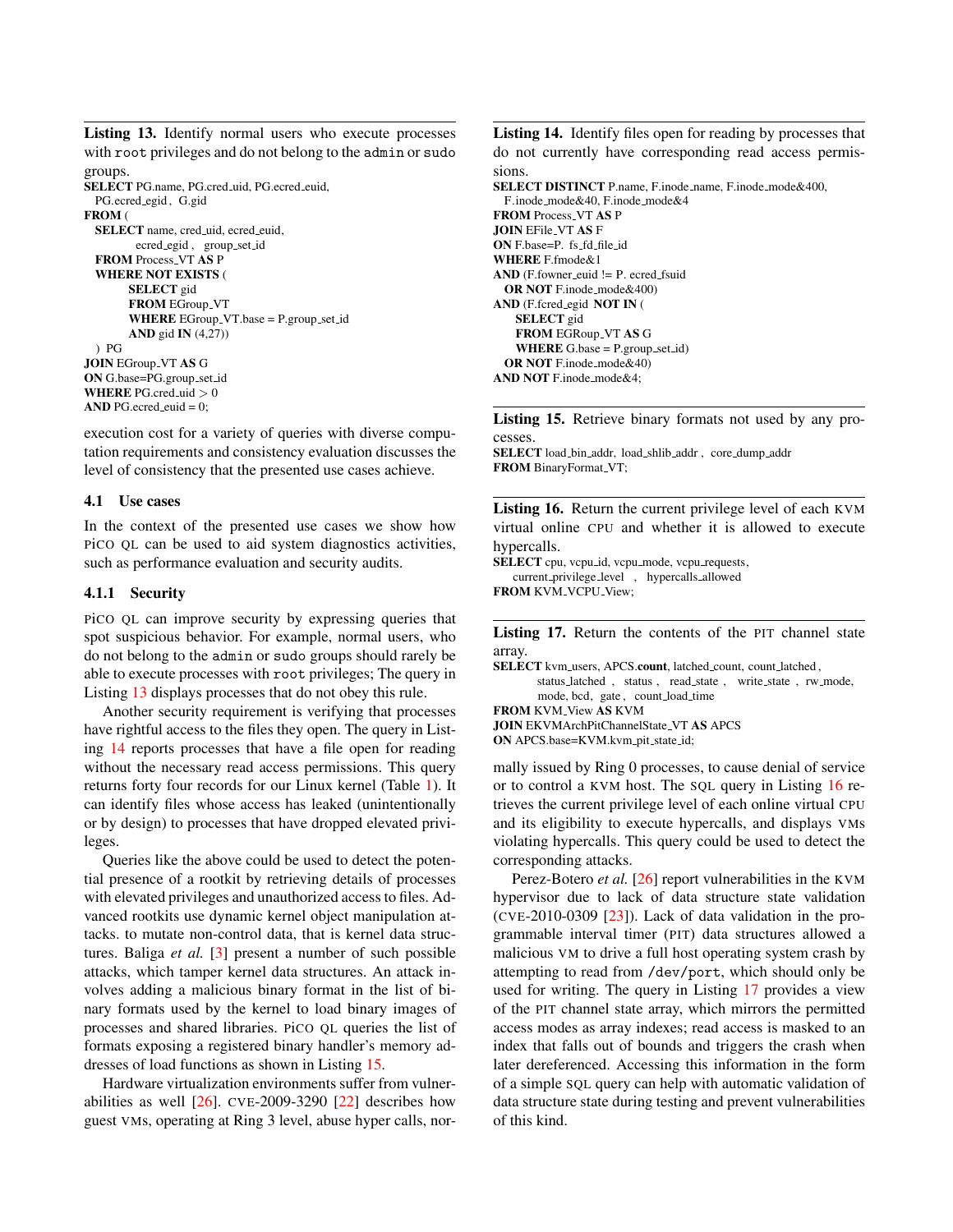<span id="page-9-1"></span>Listing 18. Present fine-grained page cache information per file for KVM related processes.

SELECT name, inode\_name, file\_offset, page\_offset, inode\_size\_bytes, pages in cache , inode size pages , pages in cache contig start , pages in cache contig current offset , pages in cache tag dirty , pages in cache tag writeback , pages in cache tag towrite , FROM Process\_VT AS P JOIN EFile\_VT AS F ON F.base=P. fs\_fd\_file\_id WHERE pages\_in\_cache\_tag\_dirty

AND name LIKE '%kvm%';

<span id="page-9-2"></span>Listing 19. Present a view of socket files' state. SELECT name, pid, gid, utime, stime, total\_vm, nr\_ptes, inode\_name, inode\_no, rem\_ip, rem\_port, local\_ip, local\_port, tx\_queue, rx\_queue FROM Process\_VT AS P JOIN EVirtualMem\_VT AS VM  $ONVM_{base} = P_{Vm_id}$ JOIN EFile\_VT AS F ON F.base =  $P$ . fs\_fd\_file\_id JOIN ESocket VT AS SKT ON SKT.base = F.socket id JOIN ESock VT AS SK ON SK.base = SKT.sock id WHERE proto\_name LIKE 'tcp';

## 4.1.2 Performance

Regulating system resources is a requirement for system stability. PiCO QL can provide a custom view of a system's resources and help discover conditions that hinder its performance. The query in Listing [18](#page-9-1) extracts a view of the page cache detailing per file information for KVM related processes. It shows how effectively virtual machine I/O requests are serviced by the host page cache assuming that the guest operating system is executing direct I/O calls.

One of PiCO QL's advantages is its extensible ability to offer a unified view of information across the kernel. The combined use of diagnostic tools can point to the solution in most situations, but for some of those situations, PiCO QL alone provides the answer. For instance, consider Listing [19,](#page-9-2) which shows how to combine data structures to extract detailed performance views of and across important kernel subsystems, namely process, CPU, virtual memory, file, and network. Adding to this list means only expanding the representation of data structures. The rationale behind PiCO QL is to leverage the knowledge of a widely-used data management language for diagnosing issues evident in the system's data structures.

Performance debugging is a complex task, which is usually undertaken by observing the symptoms, forming a theory, and checking it using appropriate tools. PiCO QL significantly simplifies the final step. Let us consider an example drawn from reference [\[13\]](#page-13-16), which regards retrieving per process memory mappings including virtual memory, RSS, private anonymous memory, permissions, and mapped file. In this case, Gregg  $[13, p. 307]$  $[13, p. 307]$  proposes the use of pmap to see this information. We present the corresponding PiCO QL query in Listing [20.](#page-9-3)

<span id="page-9-3"></span>Listing 20. Present virtual memory mappings per process. SELECT vm\_start, anon\_vmas, vm\_page\_prot, vm\_file FROM Process\_VT AS P JOIN EVirtualMem\_VT AS VT ON VT.base =  $P.vm_id$ ;

#### <span id="page-9-0"></span>4.2 Quantitative evaluation

PiCO QL's quantitative evaluation presents the execution efficiency of SQL queries in the Linux kernel (Table [1\)](#page-10-0). We compute the query execution time as the difference with cycleaccurate precision between two timestamps, acquired at the end and at the start of each query respectively. Tests were carried out in an otherwise idle machine (1GB RAM, 500GB disk, 2 cores) running the Linux kernel (v3.6.10). The mean of at least three runs is reported for each query.

The rows in Table [1](#page-10-0) contain queries with diverse characteristics and columns contain query properties and measurement metrics. Specifically, columns include references to queries presented in the paper, a label characterizing each query's execution plan, the lines of SQL code for expressing each query, the number of records returned, the total set size evaluated, the execution space and time, and the average time spent for each record.

Table [1](#page-10-0) indicates the programming effort for writing some representative queries in terms of LOC. As there is no standard way to count SQL lines of code, we count logical lines of code, that is each line that begins with an SQL keyword excluding AS, which can be omitted, and the various WHERE clause binary comparison operators. At a minimum, SQL requires two lines of code to retrieve some information (SE-LECT...FROM...;). The PiCO QL evaluation queries listed in Table [1](#page-10-0) require between six and thirteen LOC. This is not a small figure, but it is a price we pay for sophisticated queries like most of those used in our evaluation. Moreover, a large part of this programming cost can be abstracted away since queries can be composed from other queries leveraging standard relational views (Listing [7\)](#page-4-2). This is the case with Listings [16](#page-8-3) and [17](#page-8-4) whose LOC drop to less than half of the original. Finally, PICO QL provides an advantage of qualitative nature: it allows users to focus on the information retrieval aspects of an analysis task. This can not be measured by LOC.

Query measurements allow a number of observations. First, query evaluation appears to scale well as total set size increases. The average amount of time spent for each record in the relational join query (Listing [9\)](#page-4-4) is the smallest beating even the average record evaluation time of the query performing arithmetic operations (Listing [19\)](#page-9-2). The cartesian product evaluated for the former approximates 700,000 records. Second, nested subqueries (Listing [13\)](#page-8-0) perform well as opposed to DISTINCT evaluation (Listing [14\)](#page-8-1), which seems to be the source of large average execution time per record. Third, multiple page cache accesses (Listing [18\)](#page-9-1) dur-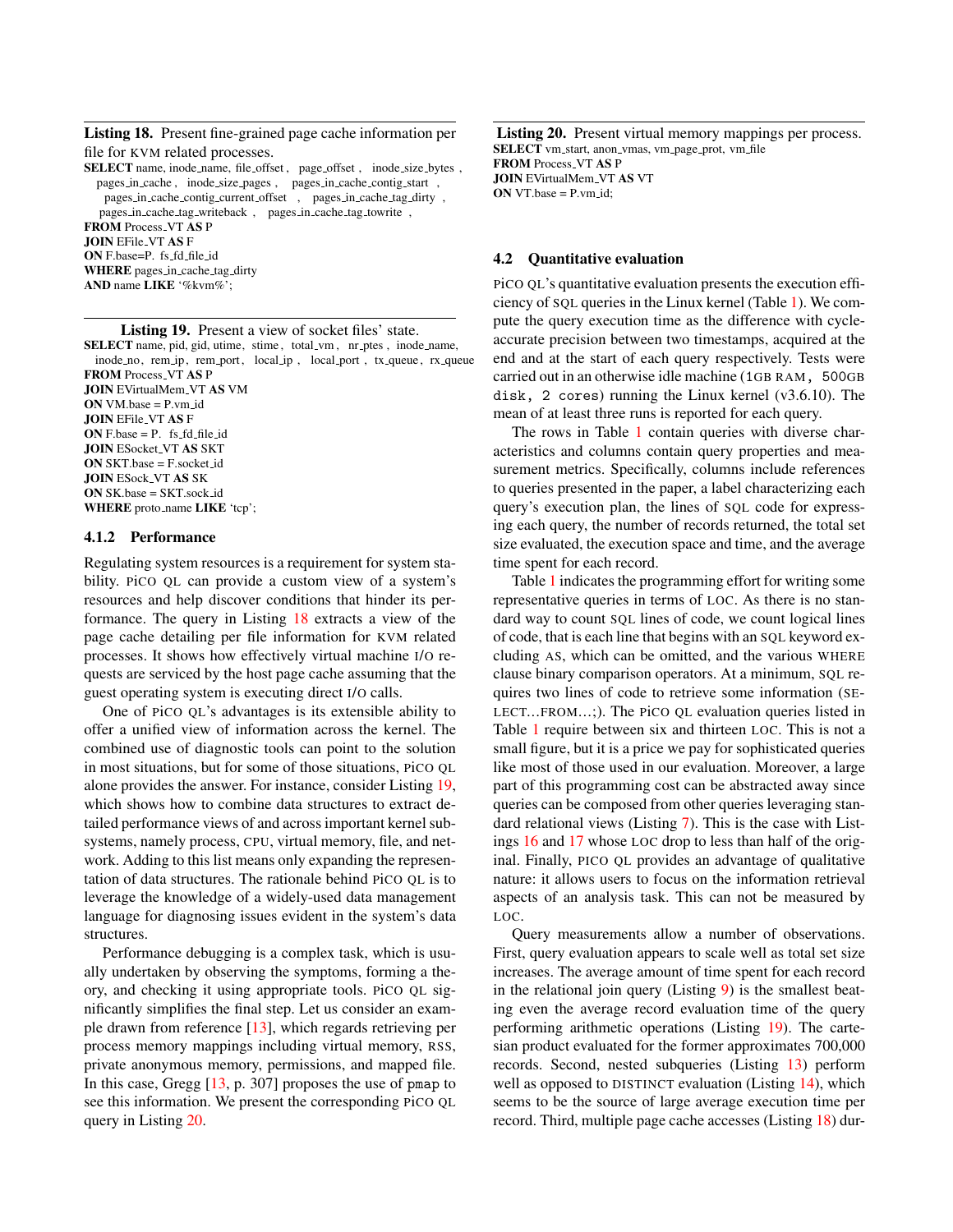<span id="page-10-0"></span>

| <b>Table 1.</b> Present SQL query execution cost for 10 diverse queries. |                                                                                              |            |                            |                          |                                  |                               |                             |  |  |
|--------------------------------------------------------------------------|----------------------------------------------------------------------------------------------|------------|----------------------------|--------------------------|----------------------------------|-------------------------------|-----------------------------|--|--|
| <b>PICO</b><br>QL<br>query                                               | <b>Query</b> label                                                                           | <b>LOC</b> | <b>Records</b><br>returned | <b>Total</b><br>set size | <b>Execution</b><br>space $(KB)$ | <b>Execution</b><br>time (ms) | <b>Record</b><br>evaluation |  |  |
|                                                                          |                                                                                              |            |                            | (records)                |                                  |                               | time $(\mu s)$              |  |  |
| Listing 9                                                                | Relational join                                                                              | 10         | 80                         | 683929                   | 1667.10                          | 231.90                        | 0.34                        |  |  |
| Listing 16                                                               | Join – virtual table context<br>switch $(\times 2)$                                          | 3(9)       | $\mathbf{I}$               | 827                      | 33.27                            | 1.60                          | 1.94                        |  |  |
| Listing 17                                                               | Join – virtual table context<br>switch $(\times 3)$                                          | 4(10)      | 1                          | 827                      | 32.61                            | 1.66                          | 2.01                        |  |  |
| Listing 13                                                               | subquery<br>Nested<br>(FROM,<br>WHERE)                                                       | 13         | $\overline{0}$             | 132                      | 27.37                            | 0.25                          | 1.89                        |  |  |
| Listing 14                                                               | Nested subquery (WHERE), OR<br>evaluation, bitwise logical op-<br>erations, DISTINCT records | 13         | 44                         | 827                      | 3445.89                          | 10.69                         | 12.93                       |  |  |
| Listing 18                                                               | Page cache access, string con-<br>straint evaluation                                         | 6          | 16                         | 827                      | 26.33                            | 0.57                          | 0.69                        |  |  |
| Listing 19                                                               | Arithmetic operations, string<br>constraint evaluation                                       | 11         | $\overline{0}$             | 827                      | 76.11                            | 0.59                          | 0.71                        |  |  |
| SELECT 1:                                                                | Query overhead                                                                               | 1          | 1                          | 1                        | 18.65                            | 0.05                          | 50.00                       |  |  |

ing a query evaluation are affordable incurring the second best record evaluation time and topping even arithmetic operations (Listing [19\)](#page-9-2), which, as expected, are very efficient.

According to the memory space measurements during query execution, PiCO QL has modest memory space requirements for most query plans. We distinguish two queries due to their significantly larger memory space footprint. The relational join query (Listing [9\)](#page-4-4) requires 1.5MB but this can be justified by the evaluated total set size, which approximates 700K records. The second query with large memory space requirements, almost 3.5MB, is the one involving DIS-TINCT evaluation (Listing [14\)](#page-8-1). In this case, we would expect a more modest footprint, since the query returns 40 records; the DISTINCT algorithm is evaluated on this set.

#### 4.3 Consistency evaluation

Most of our use cases depend on non-blocking synchronization, perform incremental lock acquisitions and, involve unprotected kernel data structure fields, thus the extracted views do not reflect a consistent state. The distance between the obtained view and a consistent view depends on the changes performed on the referenced data structures from other CPUs a) between incremental data structure lock acquisitions and b) to non-protected data structure fields including those referenced by RCU-protected pointers. However, consistency does not matter too much for a number of scenarios we tackle, such as performance profiling. The queries in Listings [9,](#page-4-4) [11,](#page-7-0) [18,](#page-9-1) [19,](#page-9-2) and [20](#page-9-3) might provide inconsistent views, but the views will still be meaningful in that they communicate real values of system resources.

On the other hand, for data structures that use proper locking PiCO QL provides a consistent view of their contents. For instance, the query in Listing [15](#page-8-2) provides a consistent view of a kernel's list of binary formats. The list is protected by a read-write lock and PiCO QL will never build a view of an inconsistent list. Each element in the list may change independently, however, this is no different from the existing kernel code, where there is no mechanism to guarantee that the contents of the elements are consistent with the list structure itself.

## 5. Related work

Our work is related to relational interfaces within operating systems and kernel diagnostic tools.

#### 5.1 Operating system relational interfaces

Relations are part of the structure of some operating systems. The Barrelfish operating system features a general purpose system knowledge base (SKB) used for many core purposes, such as declarative device configuration [\[29\]](#page-13-4) and cache-aware placement of relational database operators [\[12\]](#page-12-9) among others. The knowledge base runs as a user-level process, collects information from the kernel about the various system services, and provides an interface to a constraint logic programming engine (CLP) written in Prolog. The collected information forms the input for the CLP algorithm and the produced solution is used to derive kernel data structures for the appropriate system service. Barrelfish's logic engine is of equivalent expressivity to relational calculus.

The Pick operating system [\[5\]](#page-12-10) is built around a multivalued database representation of hash files, which form nested representations. The data manipulation language includes access queries with two commands LIST, which can express selection using a syntax similar to a WHERE clause, and SORT. Pick features no data typing and data integrity is left to the application programmer.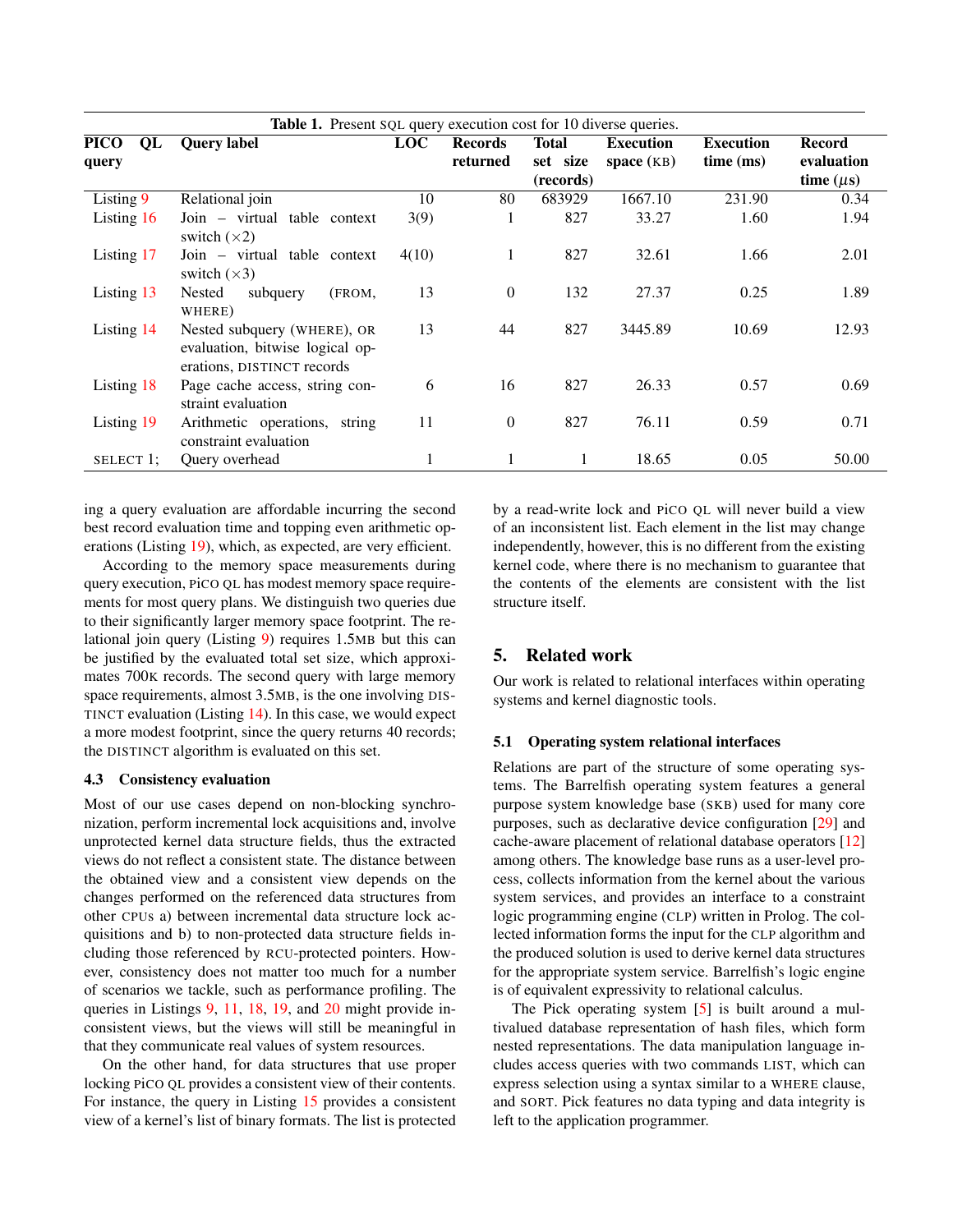In contrast to the Barrelfish SKB and Pick, which use a declarative specification to derive kernel data structures, PiCO QL represents existing kernel data structures in relational terms and provides SQL queries on them through their relational representation.

Relational-like interfaces exist at the operating system level for carrying out validation tasks. The work by Gunawi *et al.* [\[14\]](#page-13-3) contributes a declarative file system checker that improves over e2fsck [\[20\]](#page-13-17), mainly because of its high-level abstraction. It imports the file system's metadata in a MySQL database, carries out file system integrity checks by means of SQL queries, and performs repairs accordingly. PiCO QL would alleviate the need for storing the file system's metadata in a database, but would require loading the metadata in memory. For a disk-based file system this would create a major overhead, but not for a main-memory one. In a potential near future where non-volatile RAM substitutes DRAM PiCO QL could be a useful tool for verifying main memory file systems [\[24\]](#page-13-18).

#### 5.2 Kernel diagnostic tools

Kernel diagnostic tools implement a variety of approaches. We discuss tools for dynamic analysis of production systems in terms of their instrumentation techniques and analysis methods.

*Program instrumentation techniques* augment a system's code with special-purpose code, typically in an automated manner, to create system execution metadata.

Dynamic or binary code instrumentation that replaces or rewrites binary code is used more widely than static or source code instrumentation. Tools like DTrace [\[7\]](#page-12-0) and SystemTap [\[27\]](#page-13-0) perform dynamic or binary code instrumentation. In contrast, LTTng [\[9\]](#page-12-11) performs automated source code instrumentation. LTTng is a tracer; it records statically determined events in trace buffers written to files and offers post-mortem analysis. Source code instrumentation requires a fresh kernel build for each tracing attempt.

Binary code instrumentation tools are of varying nature. DTrace employs a virtual machine and a set of kernel modules that manage a probe infrastructure in the Solaris kernel. SystemTap is a meta-instrumentation tool, which compiles scripts written in the SystemTap procedural language into instrumenting loadable kernel modules. System execution metadata typically capture events, but KLASY [\[34\]](#page-13-19) provides data structure selection and filtering in C. KLASY is a dynamic aspect-oriented system.

PiCO QL consumes directly lower level operating system data, that is kernel data structures. PiCO QL's hook technique is probe-based but very different than typical probe-based instrumentation techniques, like DTrace's, in three ways. First, as mentioned, PiCO QL hooks to data structures; it does not instrument events as is the typical case with most tools like SystemTap and DTrace. Second, PiCO QL requires a single hook for each data structure in order to track it. Event-based

tools generate even thousands of probes to achieve instrumentation coverage [\[7\]](#page-12-0). Third, PiCO QL's hooking is performed manually at the module's source code. Its footprint is negligible compared to automatic binary instrumentation of event-based tools. Consequently, PiCO QL incurs zero performance overhead in idle state, because PiCO QL's "probes" are actually part of the loadable module and not part of the kernel. The other mentioned tools also achieve zero probe effect. When PiCO QL is active, the performance overhead is that related to evaluating the input queries and using the required data structures.

*Analysis methods* The tools we cited employ various analysis methods for dynamic analysis. We could not find art that allows relational queries to kernel data structures in the manner provided by PiCO QL. DTrace and SystemTap define an event-based procedural language for expressing analysis tasks. Dynamic aspect-oriented tools like KLASY define pointcuts, that is predicates, which select matching function calls and/or data structure fields.

Windows-based operating systems provide the Windows Management Instrumentation (WMI) [\[33\]](#page-13-5) infrastructure, which provides access to management data and operations. Management data are divided in namespaces, which contain classes. Object associations are modeled in association classes instead of embedded object references. WMI supports a query language, WQL, which implements a subset of SQL. A WQL query targets a specific WMI class hierarchy; joins are not allowed, nor cross-namespace queries or associations. WQL is in fact syntactic sugar over the object-oriented WMI data model. In contrast, PiCO QL exposes a relational model view of the underlying hierarchical data model. This is what makes it queryable through standard SQL.

## 6. Discussion

The layered design of PiCO QL's representation and user interface, provide flexibility in the types of applications that it can support. The amount of effort for writing struct views in the PiCO QL DSL varies mostly in the level of knowledge of the kernel needed and much less in terms of writing the DSL description. In fact, for each line of code of a kernel data structure definition, the DSL specification requires one line of code for the *struct view* definition, that is to represent fields in columns. The *virtual table* definition adds six lines of code on average to the total cost. To eliminate this effort completely, we examine deriving data structure specifications automatically from data structure definitions or appropriate annotations. This is an avenue for future work.

PiCO QL provides a separation of concerns between an operating system's operation and diagnostics. C is appropriate for programming the kernel, whereas SQL is appropriate for modelling a data schema and performing analysis tasks. With PiCO QL we can invest in a relational representation for understanding kernel data structures and extracting knowledge from them.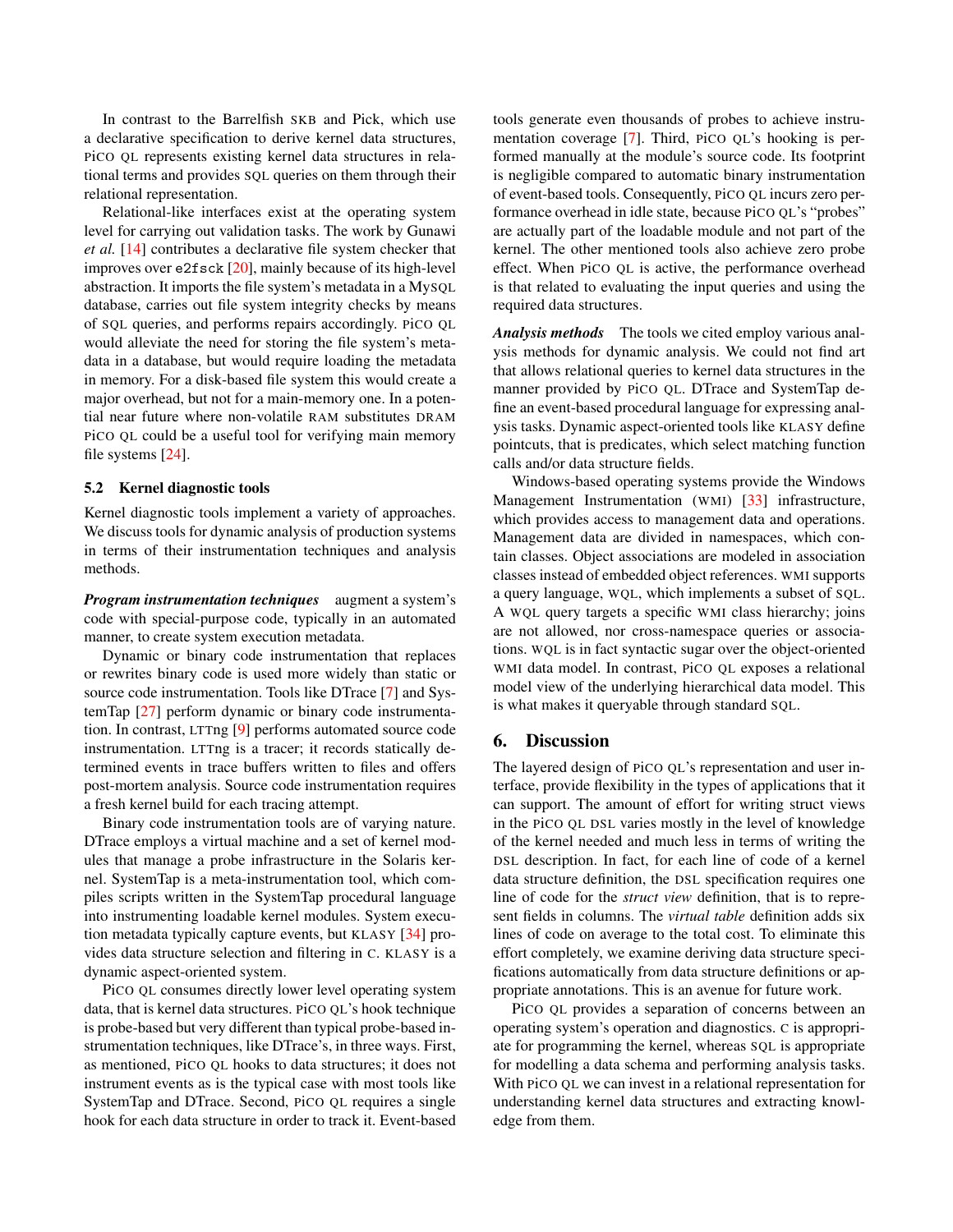Queries in PiCO QL can execute on demand. However, users cannot specify execution points where queries should automatically be evaluated. A partial solution would be to combine PiCO QL with a facility like cron to provide a form of periodic execution. Conditional query execution would require kernel instrumentation.

We distinguish two avenues for further research related to this work. First, we can improve PiCO QL's usability, safety, and consistency by adapting our treatment of synchronization. In particular, to provide queries that acquire locks in the correct order, our plan is to leverage the rules of the kernel's lock validator [\[15\]](#page-13-20) to establish a correct query plan at our module's respective callback function at runtime. The lock validator finds and reports many synchronization problems. To enhance consistency of kernel state views, our plan is to provide lockless queries to snapshots of kernel data structures. Across data structures protected through blocking synchronization, this approach would provide consistent kernel state views; for the rest, it would minimize the gap to consistency.

Second, we plan to investigate locking intricacies during SQL queries to kernel data structures. Locking dependencies have important repercussions to safety and performance; examining these for a new kernel data access model might offer insight with respect to the way we use locks in the kernel or in relational queries.

## 7. Conclusions

We present a relational interface to accessible Unix kernel data structures supported by an implementation for the Linux kernel. Our work uses SQL queries to provide a custom high-level view of low-level system information, which is hidden in complex data structures. The implementation is type-safe and secure. We evaluate the potential benefits of our work and exemplify PiCO QL's contribution in diagnosing security vulnerabilities and in obtaining non-trivial views of system resources. Our evaluation demonstrates that this approach is efficient and scalable by measuring query execution cost.

In this paper we present a small number of queries on top of PiCO QL's relational interface, which currently amounts to 40 virtual tables. However, the kernel's relational representation with PiCO QL is only limited by the kernel's data structures; more than 500 are directly available. In fact, it is easy for everyone to roll their own probes by following the tutorial available online [\[18\]](#page-13-21).

## 8. Availability

PiCO QL is open source software distributed under the Apache license. Code and other project data are available through Github at [https://github.com/mfragkoulis/](https://github.com/mfragkoulis/PiCO_QL) [PiCO\\_QL](https://github.com/mfragkoulis/PiCO_QL).

# Acknowledgments

This research has been co-financed by the European Union (European Social Fund — ESF) and Greek national funds through the Operational Program "Education and Lifelong Learning" of the National Strategic Reference Framework (NSRF) — Research Funding Program: Thalis — Athens University of Economics and Business — Software Engineering Research Platform. We would like to thank Georgios Gousios and the reviewers for their comments on the paper and in particular our shepherd Timothy Roscoe, whose comments have helped us clarify important aspects of our work.

#### References

- <span id="page-12-7"></span>[1] G. Allen and M. Owens. *The Definitive Guide to SQLite, Second Edition*. Apress, Berkeley, CA, USA, 2010.
- <span id="page-12-3"></span>[2] M. J. Bach. *The design of the UNIX operating system*. Prentice-Hall, Inc., Upper Saddle River, NJ, USA, 1986.
- <span id="page-12-8"></span>[3] A. Baliga, V. Ganapathy, and L. Iftode. Automatic inference and enforcement of kernel data structure invariants. In *Proceedings of the 2008 Annual Computer Security Applications Conference*, ACSAC '08, pages 77–86, Washington, DC, USA, 2008. IEEE Computer Society.
- <span id="page-12-1"></span>[4] M. Balmer. Lua in the NetBSD kernel. In *Research Room @ FOSDEM 2013*, Brussels, Belgium, 02 2013.
- <span id="page-12-10"></span>[5] R. J. Bourdon. *The PICK Operating System: A Practical Guide*. Addison-Wesley Longman Publishing Co., Inc., Boston, MA, USA, 1986.
- <span id="page-12-4"></span>[6] D. Bovet and M. Cesati. *Understanding The Linux Kernel*. Oreilly & Associates Inc, 2005.
- <span id="page-12-0"></span>[7] B. M. Cantrill, M. W. Shapiro, and A. H. Leventhal. Dynamic instrumentation of production systems. In A. Arpaci-Dusseau and R. Arpaci-Dusseau, editors, *Proceedings of the USENIX 2004 Annual Technical Conference*, ATEC '04, pages 15–28, Berkeley, CA, USA, 2004. USENIX Association.
- <span id="page-12-2"></span>[8] C. J. Date and H. Darwen. *A guide to the SQL standard (4th ed.): a user's guide to the standard database language SQL*. Addison-Wesley Longman Publishing Co., Inc., Boston, MA, USA, 1997.
- <span id="page-12-11"></span>[9] M. Desnoyers and M. R. Dagenais. The LTTng tracer: A low impact performance and behavior monitor for GNU/Linux. In *Proceedings of the 2006 Ottawa Linux Symposium (OLS)*, 2006.
- <span id="page-12-5"></span>[10] M. Fragkoulis, D. Spinellis, and P. Louridas. An interactive relational interface to main-memory data structures. Technical report, Department of Management Science and Technology, Athens University of Economics and Business, February 2014. Available online February 2014.
- <span id="page-12-6"></span>[11] J. Frohn, G. Lausen, and H. Uphoff. Access to objects by path expressions and rules. In *Proceedings of the 20th International Conference on Very Large Data Bases*, VLDB '94, pages 273–284, San Francisco, CA, USA, 1994. Morgan Kaufmann Publishers Inc.
- <span id="page-12-9"></span>[12] J. Giceva, T.-I. Salomie, A. Schüpbach, G. Alonso, and T. Roscoe. Cod: Database / operating system co-design. In *CIDR, Sixth Biennial Conference on Innovative Data Systems*